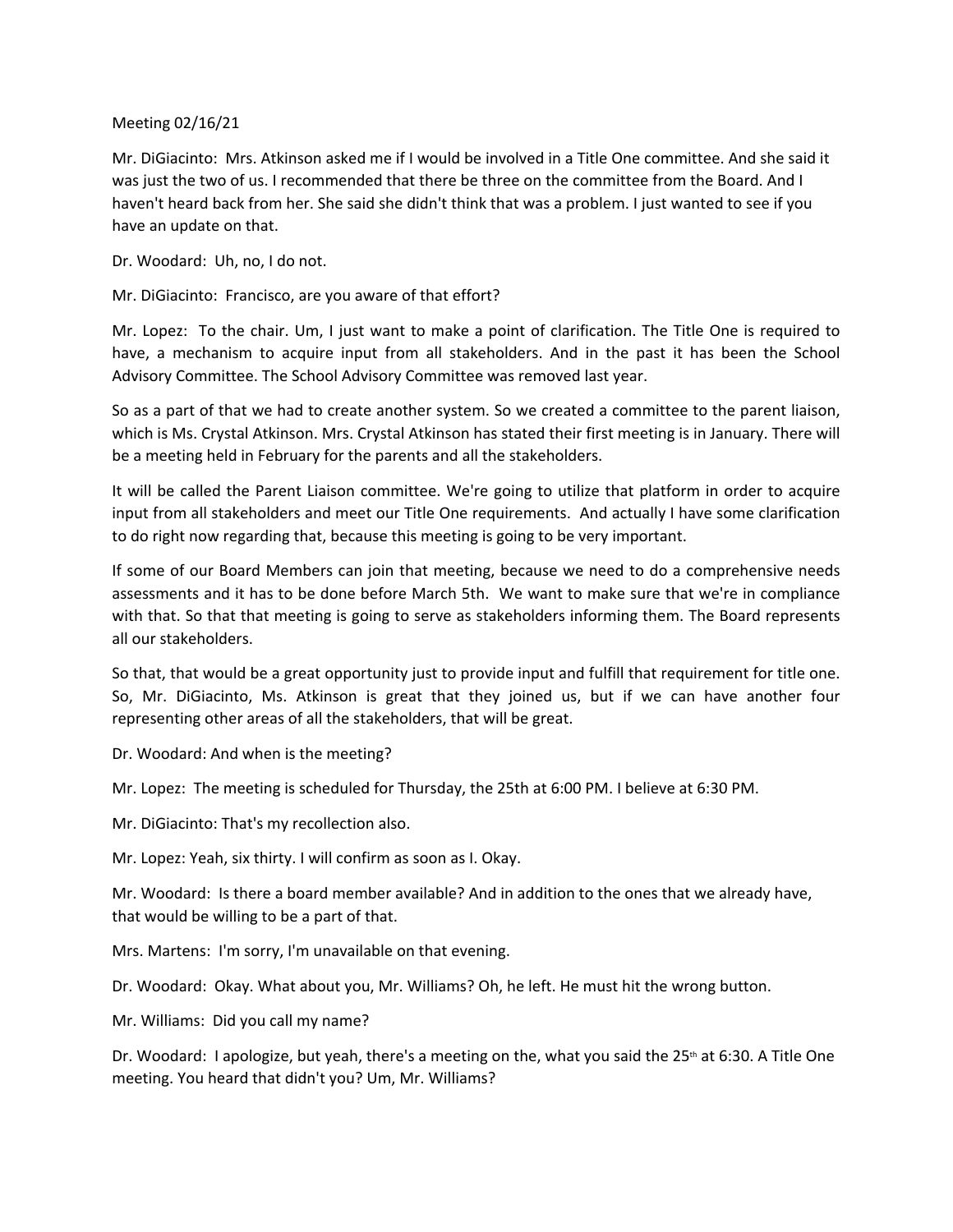Mr. Williams: I did. I heard it. I heard the subject. I didn't hear a wind and weather and the platform.

Dr. Woodard: Okay. Could you tell us again, Mr. Lopez?

Mr. Lopez: Yes, uh, the meeting is going to be, uh, February 25th at 6:30 PM. And it's got, it's going to be through Google meets. So the same platform that we use. In the past, I know Ms. Martins was able to attend that meeting last year and she gave us some great input. Uh, so that's the input that we utilize in order to do our strategic plan and our, um, you know, school-wide plan.

## Mr. Williams: Good. Yes. I'll be able to attend.

Dr. Woodard: Fantastic. Good. Thank you. All right. That should be good. Anything else from any of the board members? If not, we'll go right to Dr. Banks. Oh, and let me also say, uh, I did talk with the office of the superintendent. Uh, he does have the, uh, questions that we put together and, and I didn't speak to him directly, but his secretary tells me that, uh, as soon as he presents it to whomever he's meeting with and they look at it, then he'll reach out and give me some feedback. And once I get it, then I can share it with you guys. So hopefully that'll be in the very near future. All right. Dr. Banks.

Dr. Banks: Okay. I'm sorry I was late, I need to add two items to my area, A meeting with the City Manager on Thursday at 10 30, and the Youth Empowerment Luncheon on the 20th with the Urban League. Add that and I'll go over it. Okay. Um, for me, not much is happening. Um, besides just communicating with the District on trying to talk to the Board Members, the see our point, the point of view that I was trying to present to them.

Comingling and they treat us the same as they treat South Tech. But having an opportunity to talk to the Principal. I called the talk to the CEO, but she wasn't available. So I did talk to the principal and she informed me, she said, the only thing they did for them was to fix the Career classrooms.

The academics classes, the roof was leaking. They had to have people to come in and paint. It was a lot of problems and they still going through a lot of problems according to the principal. So she just said, wish me, good luck on whatever is going to be happening. So anyway, I just wanted to share that with you at least have a meeting on the 26th of this month to go and take a tour of the facility in South Tech.

So if anybody wants to, well, the bottom line is we can take only one board member. If anybody want to go in there and see what South, it looked like our, you can go on your own and go down there and look, but not as a group of Board Members.

Mr. DiGaicinto: What time of day is that, uh, what time is that?

Dr. Banks: Oh, I think it's at nine. They changed it. Yeah. I never did respond to them. Well, because he was, if this school is in such bad shape, I'm trying to figure out what do we need to look at?

Mr. DiGiacinto: I haven't been down there maybe a couple of times, 10 years ago, six, seven years ago. So I'll try to get there just to see what, uh, what it looks like now.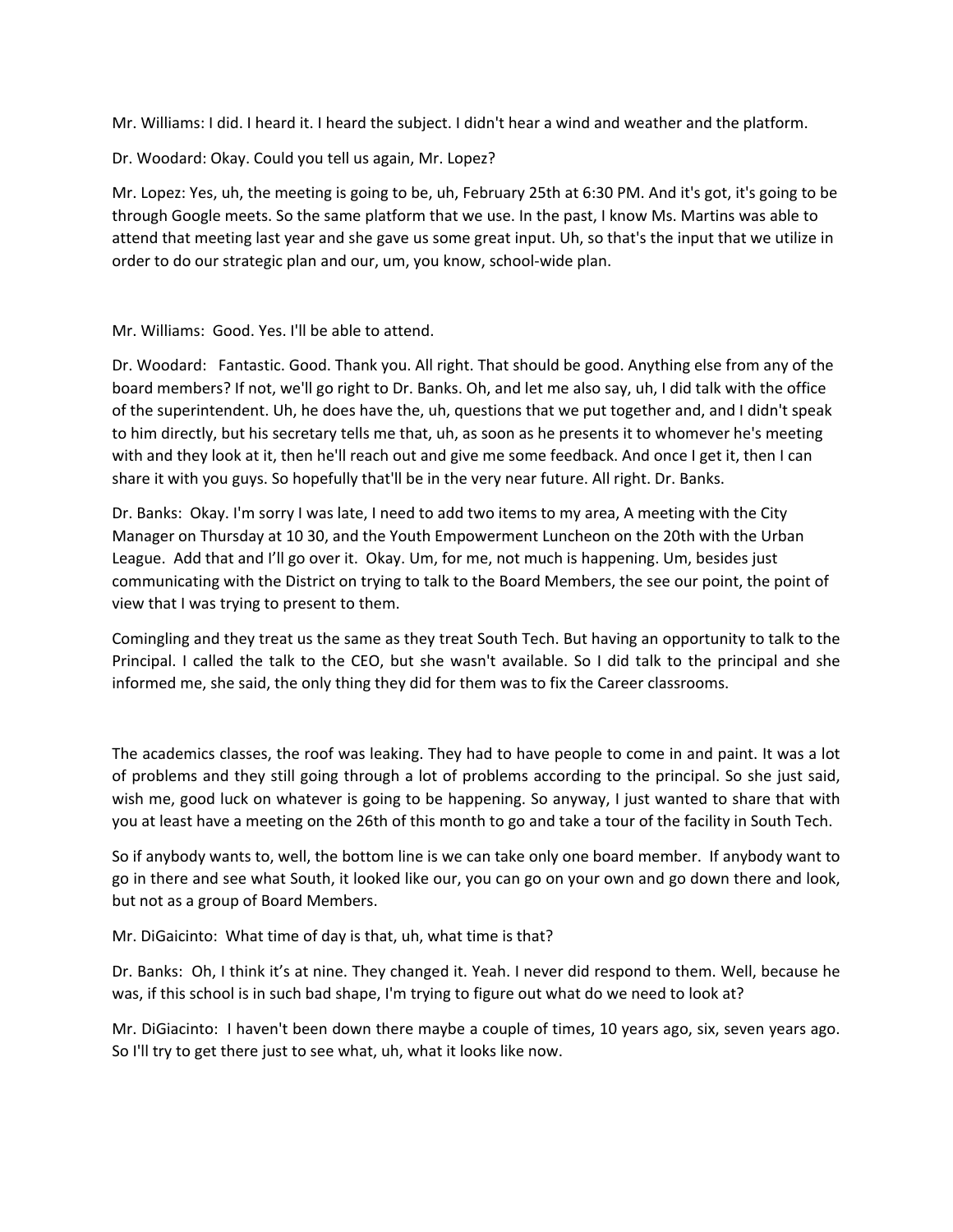You talked to them about it. Odyssey. I'm talking about going to South tech because where are they now? Dr. Banks: They went into Odyssey Middle school But the athletic building's empty, right where they put South Tech intensive at risk school there.

Mr. DiCiacinto: Okay. Is that where you want us to go look at.

Dr. Banks: No, they want us to go look at South Tech new facility. And that's what I was addressing that the new facility, according to the principal, the career program, they fixed those up. But the academic side, they did not. And she would just say it has leaked in there. They would have the outside families paint the billing so they can use it. So that's why I was extended an invitation to one of you and others. If you want to go and you go on your own, you know, so we don't have a break in the Sunshine State Law.

Mr. DiGiacinto: If no one else wants to go. I'll try to get to that nine o'clock on a Thursday morning on the 26th. Should I, uh, are you going Dr. Banks?

Dr. Banks: We'll send you the information, everything okay though. Isn't it? It's on Friday the 26th at 1230, 1230.

Mr. DiCiacinto: Okay. And you'll send me the address. Okay. Thank you. So after that, we will come back and give you our reports. And I'll take some pictures.

Dr. Banks: So my concern as I was addressing the Superintendent, Assistant Superintendent, of choice programs, you know, if there's is not a latest state of the art you know, why would we be looking at that? I asked Mr. Lopez, and he did and he can address that, to send out testing for all students and parents it they want to be tested for COVID right across the street from us at Wells Recreation Center. It is free, but the parents have to be there with them.

And the reason I was asking for that is because we've had another member of my staff with the virus. So I just want to make sure that everybody is taken every we're taking every precaution that we possibly can to ensure safety. But as I said, you can, when they leave school, you know, you can't guarantee their safety and who they will be around or whatever.

But myself, try to go every three weeks to get my test. I had my first shot and my arm, just a little sore. Then I had my second shot Saturday. And just for about. 30 minutes I had a headache, it was a different kind of headache and it went away and I haven't had any, uh, after effects. Okay. Since, so I've been doing good.

So I encourage everybody who is 65 years of age each to please go over to with gym because the City Manager asked me to please help get the word out. The first day you had to have an appointment, then I guess they had, he told me they had 124 more left. And he said, if you know of anybody, please get them to come over.

So actually what I do, I just try to encourage, and we have had some students, I think a couple of students who've had the virus. And as I said, earlier, I'm just trying to take all precautions and. If a parent have a problem, you know, I'm going to be willing to explain to them why we're doing it.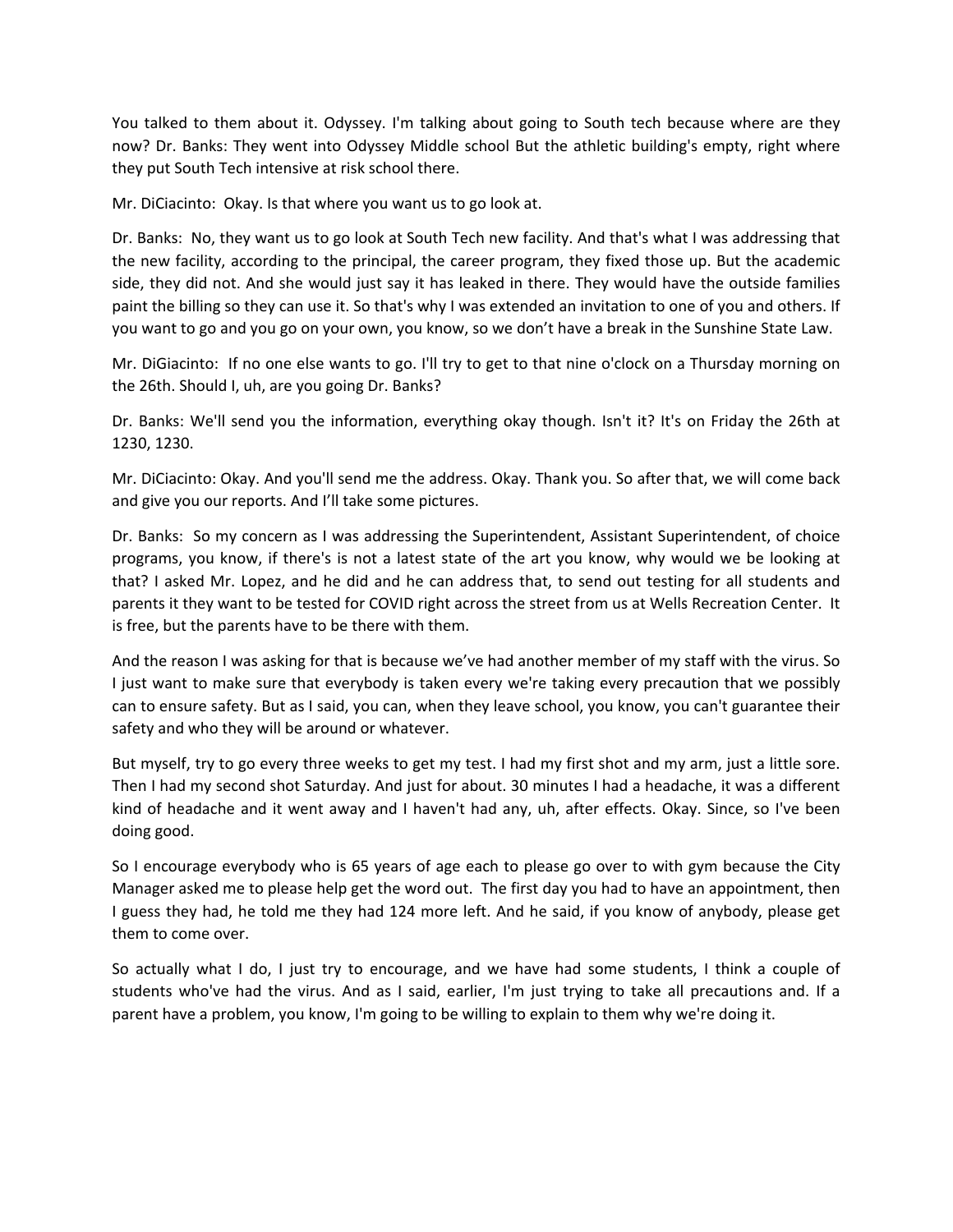And we tried, we had bought face shields for all the kids, but they don't want to wear them. I gone in some of the classroom. I don't see them with them, but they do have their masks on. Okay. So I just want you to know that.

The eighth grade skipping program, we've discussed. I guess, Mr. Lopez was discussing it yesterday with the faculty, but I had already made in my mind, I had put it on the agenda to discuss. I think next year; we're going to have a problem with the eighth graders because we don't have an assessment for them unless they take the diagnostic.

We use that. Mr. Lopez will go into it a little further. If we don't have those skippers. It's really going to put a damper on our program because ninth grade is the most. A lot of our ninth graders are skippers and, it's going to be a serious problem and I don't want to give up our skipper's program.

And as a matter of fact, we had until March 5th, if we wanted to add a new grade level to our program. And, uh, I just decided, you know, get into middle school then they come with certification and all of that. And I had to go through the whole challenge again. So since Mr. Henry, sends his kids over here and when they leave eighth grade.

Mr. DiGiacianto: So I think I only had one that came as a skipper this year. And I think one, I didn't think was I was. Very reluctant for her to come over. I think I mentioned that to your Francisco because we didn't think she was ready for eighth grade. Let alone the ninth. I don't know if she, I can't recall if she went or not.

Dr. Banks: Yeah. You have eighth graders to. Eighth graders when they leave your grade that you channel them. Continue to channel them into Inlet Grove. And a good idea would be to give the parents, a tour of the school and see what the programs that's available.

Because certainly what I do is I parents that I meet up with and talk with, I tell them about if they don't have elementary school, I tell them about Bright Futures. You know,

Mr. DiGiacinto: We didn't have it last year, but we have a, a high school orientation day. And, and you guys used to come over and, uh, have some of your students come and present to our students.

And, uh, that was very effective. And I think we should probably figure out how to do that, uh, on a zoom meeting, Hmm. To, to have, uh, Francisco and some of his kids, uh, talk to our kids. Our kids are used to going, going to meetings now. You can do it, then we can have, uh, the eighth grade hookup sometime during the day.

I can work that out with Mr. Sims and Francisco. Okay.

Banks: Well, I go to the free market on Saturdays and sometime on Sundays and I was shocked. Well, yeah, I was a little shocked to know that a lot of the parents I knew which mostly are Spanish, they didn't know about Inlet Grove so I give him some brochures about it.

And hopefully some of what I do, I have talked to several of the students and they say, well, my friend goes there. So I say, well, if your friend, what about you come, you know, I try to make, but let them know we're a high-performance school I've been doing it. So what I'm going to start doing is what I asked.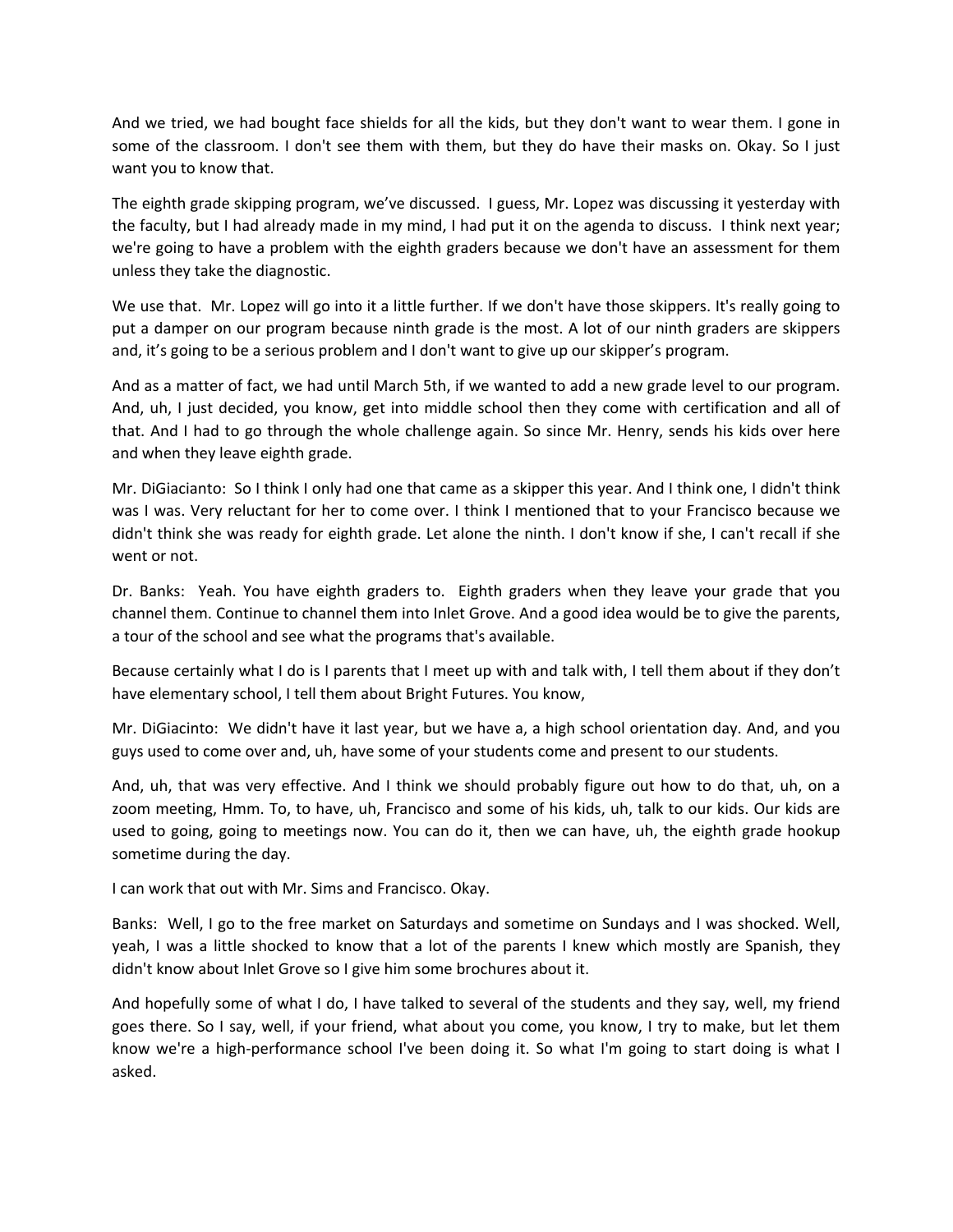I started taking names of some of the students. And to follow up at the end of the school year to call, to find out if they really, and I do get a chance to talk to the parents and everything so that, so hopefully everything will work in our favor because if we don't have the document to, establish the criteria, well, we already have a criteria, but since that criteria will not be met in this school year, then we have to go to some other measures The school profile needs to be sent that to Mr. Boggess, and I just wanted to get your permission before I sent it. Should I send it or should I not?

He wants to put a profile on me and everything, and I'm just, I'm just kind of weary, but anyway, whatever you are directing me to do, that's what I do. Should I stay in it or should I not?

Dr. Woodard: So what would be the downside to a share in the profile with them?

Dr. Banks: I don't see a downside right now. I don't know. I don't know what his view. I guess when they start advertising for the school they're going to add the profile in. That's just my thought about it because I asked and I didn't get a good answer. You just wanted to show what our school was about from my understanding.

And I did talk to like the school personnel there. And as she was saying to me, a lot of things we can say that they can't say the, they have to agree. They don't have no choice if they want to work in the district. To put it down on record or something, she said he can't do it.

Ms. Barnes: I don't know. I don't know if you all read the, um, chat. I did speak to Dr. Schuller, try calling her again, and she had a doctor's appointment and it's pouring down raining, but as soon as she gets home, it's going to get on.

Dr. Woodard: Okay. Okay. All right. Okay, what do you think about sharing a profile? Do you have a problem with it?

Dr. Banks: No problem. So I'll get that to him, but I just didn't see, I didn't want to, I'm a little leery about sharing anything with them, unless I get you all off approval. They can tell you one thing and do something else, and that is what I was informed by counterpart. I just want to be and make sure I'm in compliance.

The update for teacher Salary, I put this on there. I think we should put on here this was an error, but the teacher salary, I think the money came in and Mr. Ridgeway can address when he gives his report The meeting for Thursday is to be with the city manager, Mr. Evans. And he wanted to show me what the City has in store or planned for a high school here. I'm not going to make no decision. I'm just going to get information from him and also how he can partner with us. And, Chief Williams, you know, Mr. Fred V right. That's trying to build this 40, huge hotel over on Singer Island.

He was, I think they are almost coming to a deal with the city, from my understanding that they're just waiting on some kind of paper he has to do, but anyway, I had mentioned it to you all before that he wants to partner with us with our culinary arts program at this hotel. He wanted the kids to be able to use it as a work site for them.

They want to offer a program for them to work in that form. So if there's going to be a while before the hotel is built but I just wanted to bring it, and keep it alive. So if the District ever asked for documentation it's in our minutes that it has been discussed with you or as well that he wanted to partner with us.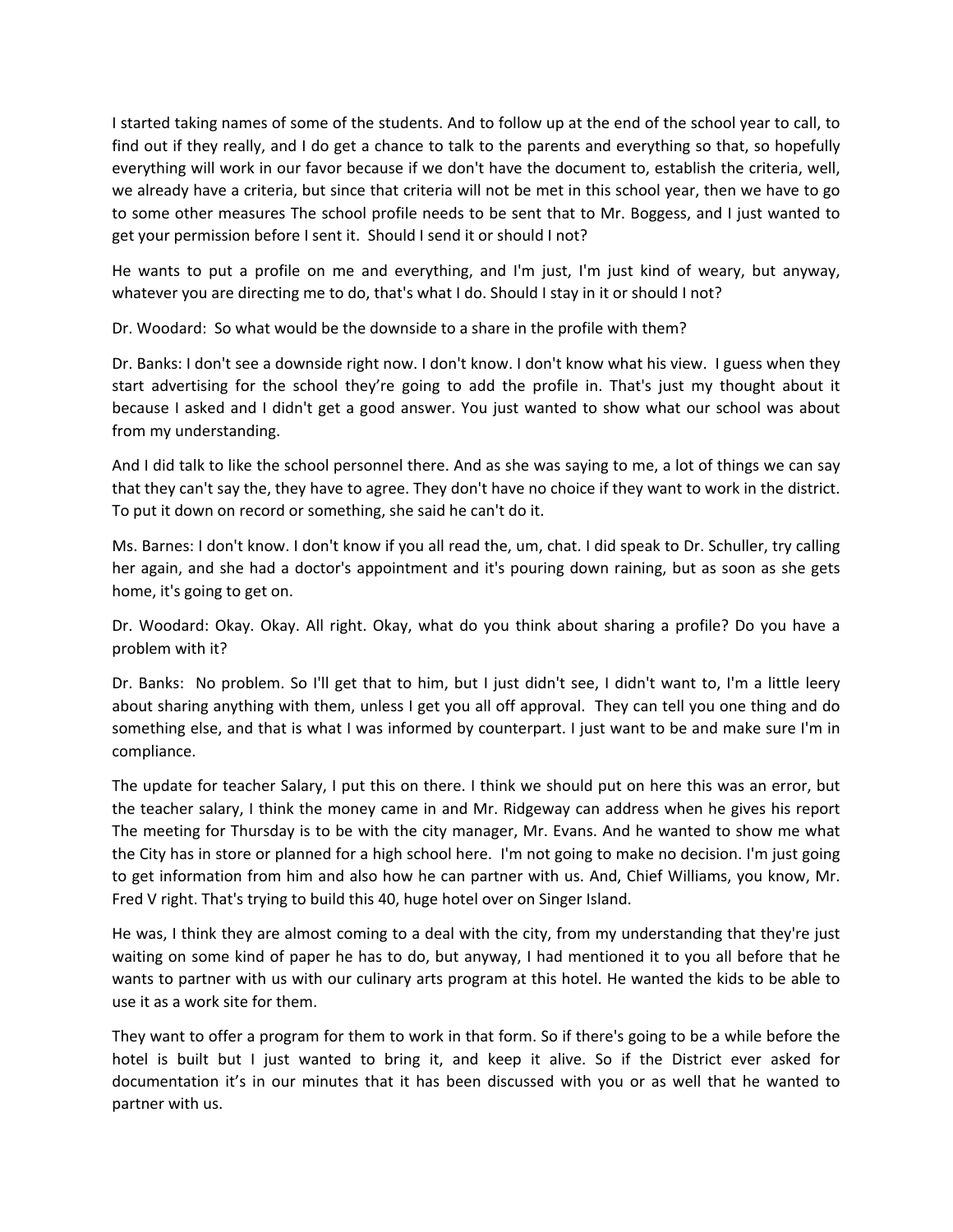Mr. Williams: Dr. Banks in your discussions with Mr. Vollara, you know, from my perspective, getting me to go bigger than just culinary, you know, the whole hospitality industry.

Okay. That's from, that's from management.

Dr. Banks: They have a hospitality program at North Tech, and it was very successful. We were tied in with all the hotel industry people. I was all the way down to Fort Lauderdale. Hilton played a big part with us and the Marriott, it wasn't a Marriott. It was another hotel. Oh., The Breakers Hotel We had a very successful hospitality program at North Tech. And what happened was when we got a new principal. Because he didn't want to, he had other ideas, but when people are helping you have to work with them.

And also I'm working with Mr. Schumacher, again, trying to talk to him. To took us up with the automotive industry, the Buick so these kids can submit designs to them. So I I've only talked to him once concerning that. Not him his assistant. So I'm just waiting on a call for that.

So other than that, the youth empowerment, which is going to be on the 25th, it's going to be a zoom meeting with the Urban League. So every year we always buy 10 tickets for the kids. This year will be different. The fee is \$25 instead of \$150. So if any of you all would like to be a part of the let me know, so that I can submit your name. The last thing I have to discuss, Mr. Lopez, and Mrs. Latson and really Mrs. Latson should be on to discuss about the 74 students we have for ESE. We have more students than we have to take care of this.

Mr. Lopez asked me about the ESL teacher who resigned and, uh, we haven't filled that position. Mrs. Latson has been doing this assignment along with another teacher. So what I asked Mr. Ridgeway to do was to look at budget and see how much money we had left over from her salary. And then we can bring somebody in. I guess, I don't know if it's part-time or for the rest of the year, because with ESC that's a, a major component of our curriculum because you made one little wrong move and you can get in trouble for life. So, I'm going to let Mr. Lopez pursue the issue of hiring this person that he interviewed. Mr. Ridgeway gave me the amount of money was left yesterday, but I needed the total package, including benefits because you're not going to get somebody to come to work and don't offer benefits.

So I need to know, and I know that varies, but that's something he can do a guesstimation on. So other than that Ms. Lynn and I, have sent out over a thousand letters asking for contribution. So we seal on our campaign, you know, and I hope somebody having the heart, give us some money to get a building, you know?

Mrs. Martens will like this. this. I'm trying to get an appointment in Palm beach to attend the city council meeting. I'll be trying to get on the agenda so I can ask some of those companies to please be a partner with us. So that concludes what I have to say.

Mr. Williams: Dr. Banks, did I miss my teacher, my hero.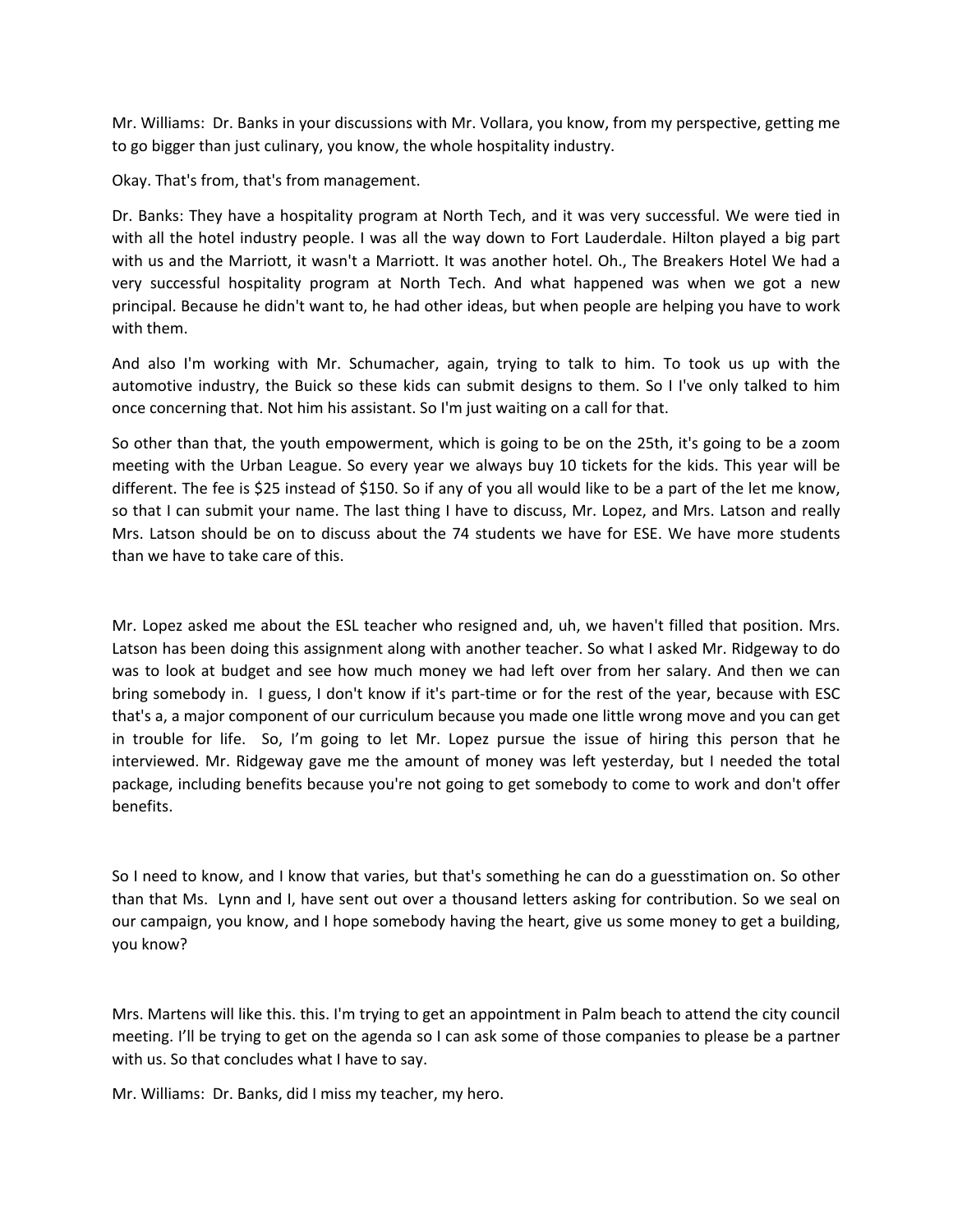Dr. Banks: Oh, no, you didn't miss it. We are still waiting on BBT to give me some money. Last week I think we were received \$7,000. So we're getting money, going into the foundation and also we were doing pretty good.

Mr. Williams: And you said you had not heard from BB and T?

Dr. Banks: Oh, no. Tara asked me to send some only information and we sent it and that's all the time we had sent it. I sent it again the same day. She told me to send it. So one of the things I'm asking is for all the administrators sell a table.

It benefits all of us because when we give scholarships, we don't say it's from Emma Banks. We say it's from Inlet Grove. And our Board, I'm going to call Billy Aaron this weekend. Since Hank is the one who encouraged me to continue this; we can give a scholarship in his name, and I'll try and get the Sport Commission to get involved.

Mr. Williams: You think she'll let you name your event after him?

Dr. Banks: No, because she has a lot they're doing in Atlanta. She'll be down here, and I'm going to ask her if I can get permission from her in writing to do this?

Mr. Williams: Who who's our special guest?

Dr. Banks: Hopefully Anthony Anderson. I sent a text to Tyler Perry and asked him. I sent him the profile that Mr. Lopez put together for us.

So since all of these celebrities want to help kids now, I'm sending them information, letting them know we are 503(c) organization. I also let them know the number of scholarships given.

Mr. Williams: So Dr. Bank's two board members have electronic versions of the solicitation package.

Dr. Banks: I will have Ms. Barnes send it to you.

Dr. Banks: I'm asking our Board members to please participate. Some of you have already. And I appreciate it. And yesterday was my birthday and I told them if anybody want to give me money to give it to the Foundation.

Dr. Woodard: All right. Okay. Lynn you had your hand up. What were you going to say?

Ms. Barnes: There was a question when Dr. Banks was speaking about ESE, I asked Mrs. Latson to join so that she could expound more on ESE projects.

Mrs. Latson: Good afternoon Board members. I'm Mrs. Latson and I'm currently acting as the ESE coordinator. And right now, our ESE numbers we have 74 ESE students and 59, 504 students. Out of those 74 ESE students, we have 48 that need to receive support facilitation, weekly and ELA and math. And then we also have another 26 that are there, service through speech and language.

Our needs right now, we do have Ms. Pawlin that's able to do the support facilitation for English, but we are truly in need and we have a lot of challenges with support facilitation in regards to math right now, this is where we are and it's our status of the ESE department.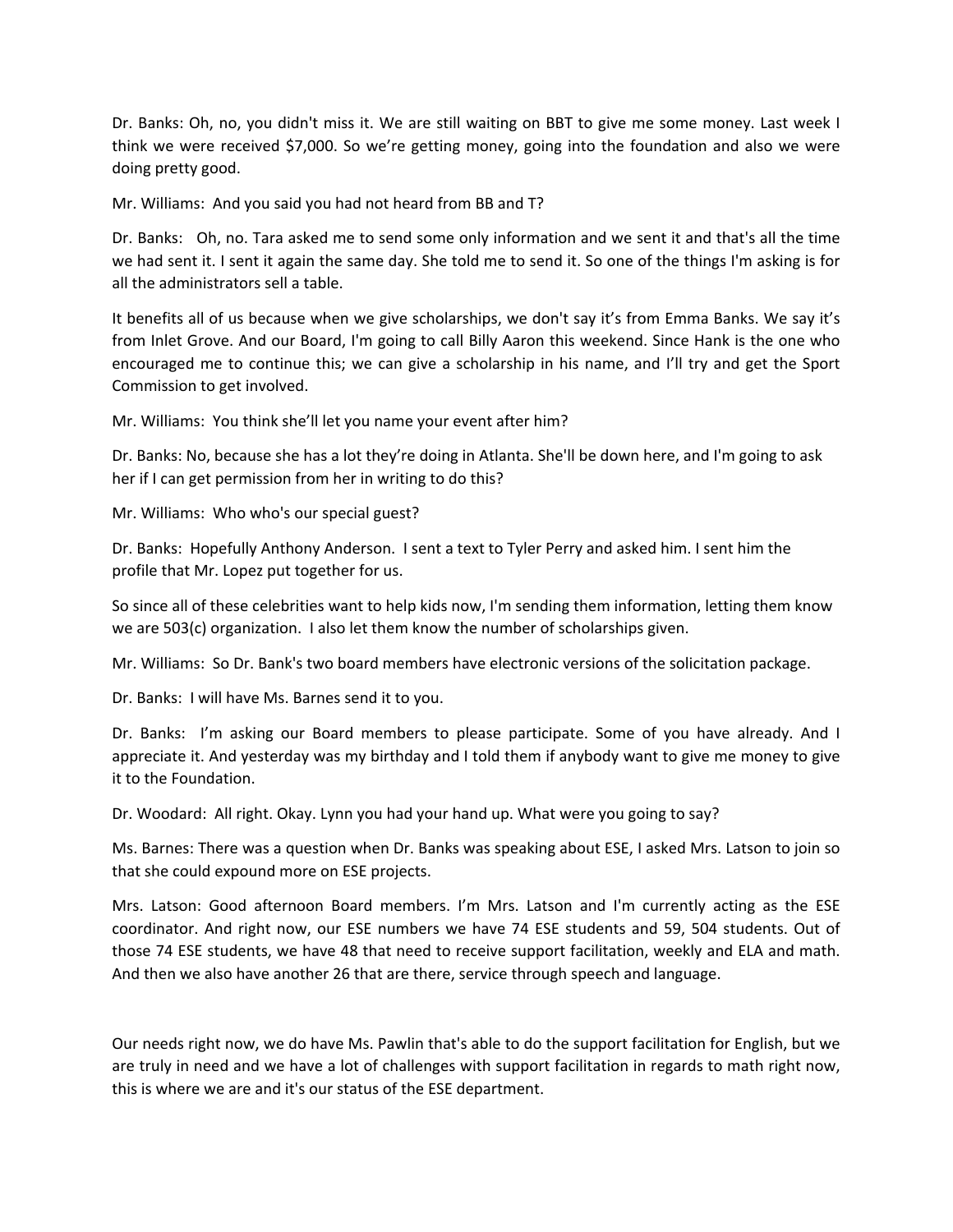All right.

Dr. Banks: I was just saying Mr. Lopez could probably expound on that a little bit more as to what, when he does his presentation. I wanted the Board to have an opportunity to meet you, to let them know you're doing besides your other duty you've taken on this stance of making sure we in compliance with ESE.

Mrs. Latson: Absolutely.

Dr. Woodard: Thank you very much Mrs. Latson.

Mrs. Latson: You guys are so very welcome. I'll exit if you don't need any me anymore.

Dr. Woodard: That's fine. Thank you. Mr. Lopez. No, I think we go with, uh, Mr. Ridgeway, then we'd go to you, Mr. Lopez, Mr. Ridgeway.

Mr. Ridgeway: Good afternoon everyone. Ms. Atkins and I briefly met and went over the financials and she told me that she would not be in attendance. And I told her I'd be able to present there for her. So I'm going to be able to present the financials on the phone for the two months, November and December rolled into one.

I tried to do January as well, but the outside firm that does the actual reconciliation and things like that. Towards the end of the month I have not gotten to that part yet or finished that as of yet. So I'm doing November and December. I'm going to highlight the appropriate areas that we need, but if there's any questions as I go through and highlight each one of the reports that I have to present I will be more than willing to entertain in-depth questions at that time. I just want to make sure that you all have all of the financial statements that I sent out. It should be the financial report, activity, the report, financial position report as well as the budget versus actual report.

Mr. Ridgeway present the financials to the Board.

Dr. Woodard: If there are no questions, we can entertain a motion to approve the financial report.

Mr. DiGiancinto: I move that we approve the financial report.

Mrs. Martens: Second

Dr. Woodard: It's been moved and properly seconded that we approve the financial report as given by Mr. Ridgeway, are we ready to vote? Question? All in favor, let it be known by saying aye. Aye. Uh, if proposed St. The motion carried. The financial report is approved. Thank you very much.

Dr. Woodard: Okay, Mr. Lopez.

Mr. Lopez: Good afternoon Governing Board. I just want to keep it very brief, I shared with you a copy of what we do every Monday. Every Monday, I meet with all my administrators, all their faculty and the staff, and we go over 10 topics in order to maintain. This is just a summary.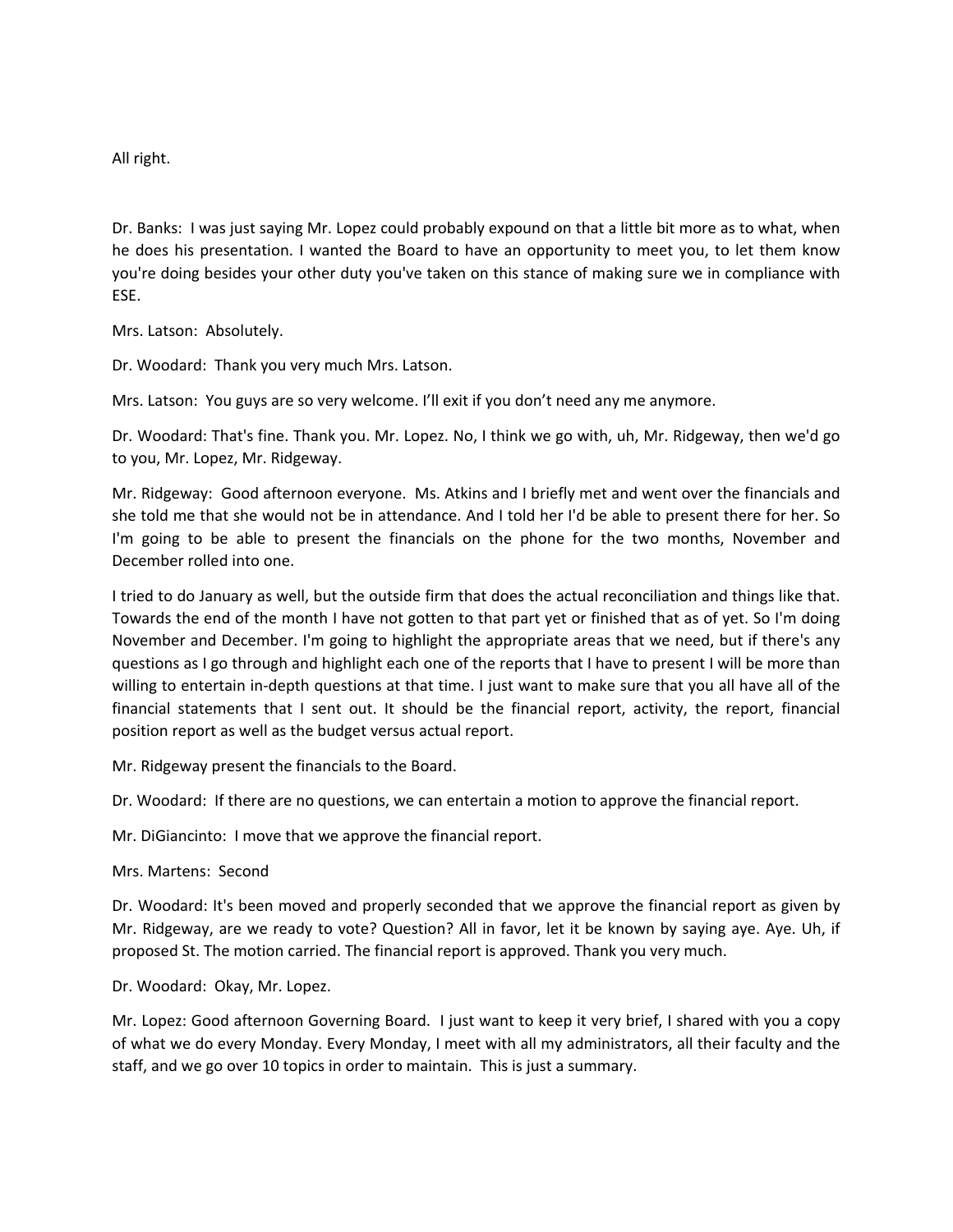I just want to highlight a couple of things that I'm going to need your guidance. And I also, I just want you to be aware. First thing I want to tell you and this is not in my report. I had a meeting with the title one specialist and the good news is right now Inlet Grove is, is now currently we're at tier two for funding next year.

We're going to be in tier one. So that means that we're going to receive a lot more money for title one. Uh, we are at 90.3% of free and reduced lunch. And I believe that is due to the pandemic. A lot of the people lost the jobs. So most of our students are on free and reduced lunch, 90%. So that's a big part.

That means that we're going to have a larger allocation and out of a 90%, 628 students are going to be eligible for free and reduced lunch. So we expecting an increase for, I will say at least \$50,000 or more. In our title one allocation. So that is going to have really a tremendous help to deal with the challenges ahead.

As far as other good news, I keep saying that our graduation rate is fantastic. It's 98.4%. And that is going to be the starting point of our recruitment. I think we need to focus on that in order to get the recruitment, but, I do want to alert you just like Dr. Banks stated at the beginning we're going to have to reinvent ourselves on how we approach that skipper program, because there is a lot of hesitation from parents to promote the students. There are some parents that want to keep the students at grade level, because they feel like they they lost a lot of their education during the pandemic. So that's going to be very challenging for us. We're going to have a meeting on how to create a marketing strategy that is going to help us recruit those students. But more importantly, we want to make sure that the students that we accept that ready to be in high school.

And we don't want to promote somebody that is not going to benefit from that. Dr. Banks has stated about utilizing the diagnostics. So we're going to identify those data points in order to, identify it. So students who are going to be able to skip the seventh grade for my recommendation to voice, to focus our efforts and regular eighth graders, because the skippers are not going to be the majority of our ninth, upcoming ninth graders. Ms. Martins, I know you have a hand up.

Mrs. Martens: My question was if we currently require the skippers to have a guidance counselor give an opinion about their suitability for the skimmer program or do we take it simply off their scores?

Mr. Lopez: I believe I'm open to it. I definitely think that's something that we can consider. There's one thing that you have to understand that most of our skippers come from district operated schools and they don't like to lose their best, the brightest because You know. I'm sure Mr. DiGicianto will agree with me if I take one of your best and brightest it's going to affect your school grade as a middle school. So they are most likely going to say no. We want to do what's best for the student. Right now we're considering taking their PSAT scores; which I think that's a data that we can really use.

We are considering to use obviously the academic scores and also, see if we can take some other diagnostics. The other concern that I have is we don't have any baseline data from last year. The only baseline data that we have is from 2018, and 2019. Right now we have to do a comprehensive needs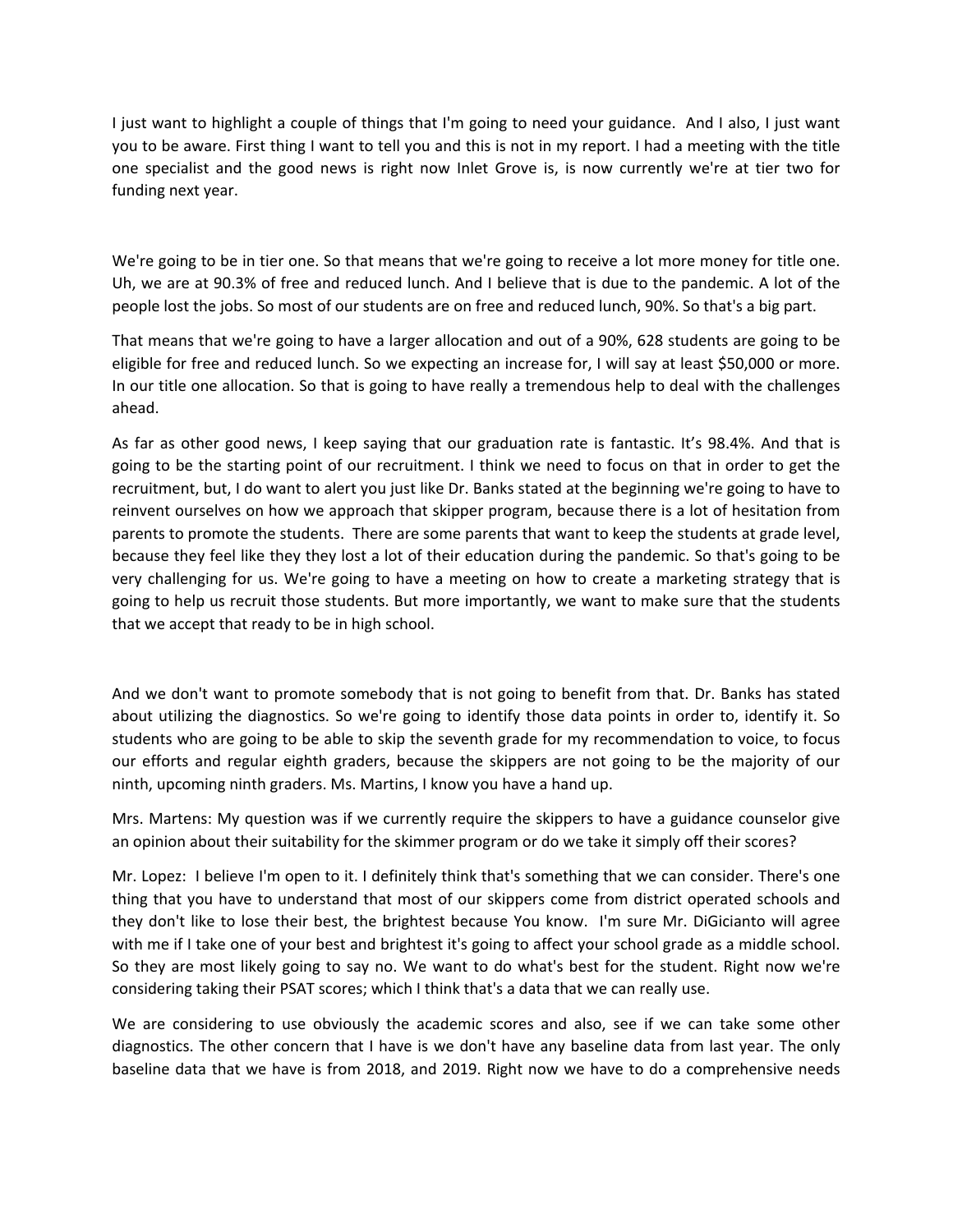assessment and that's what we do in order to create a strategic plan which is the plan to help us achieve that eight rating status.

So because of that challenge, we're going to be forced to do a diagnostic test. Something that we don't do and done before. Diagnostic is not the same. So we're going to start doing that next week, in order to test all our ninth and 10th graders, and we're going to utilize their SAT scores.

From the current Juniors and Seniors in order to gage where they are, and, and academically, obviously taking into consideration their academic progress here in school or the challenges. Great. I just want to let you know the challenge is great. We're still in the process of being creative and try to create some good data points that can help us to create a strategic plan and lead us to a successful school year.

The other thing that I wanted to stress as Dr. Banks mentioned, 74 of the students are ESE students and, his year 56 of them, which is way more than we have experienced require support facilitation. That means that a teacher needs to go there and providing some extra support for English and for math.

And that's a requirement by law and. At this point, we're doing the best we can to fulfill that requirement. We lost our ESE teacher ESE contact. She didn't return after a break and Ms. Latson, English teacher, Ms. Paulin have been very creative. I have to give kudos for Ms. Latson because she took that job and she's making it work and we're in compliance. We're in compliance. I can tell you right now, we're in compliance. We're stretching ourselves very thin. We utilize one English teacher. We remove one of the, their period they need to teach. And now she's providing support facilitation to the students.

So I believe we have it under control and ELA for the math support our English teacher cannot give support facilitation. We're mad with fidelity if that's not their subject. So. My solution is I will because. And the other thing is we've been advertising for ESE teachers, but we cannot get anybody.

We cannot get anybody. Only one person interviewed and she did not move because he got another job. So yesterday we were lucky to interview a math teacher. He was really good; he has all the credentials that we need. He doesn't have the ESC credentials, but I think he can help us. Provide support facilitation for those 56 students. Our math classes are really large. So if by acquiring that math teacher can help us fulfill that requirement. Mrs. Pawlin because she's ESE certified. She will fulfill that ESC requirement that we need to have a ESE contact.

She's doing the support facilitation and by high end, that math teacher to do that support facilitation for math, then we'll be in compliance. More importantly, we'll be able to serve our students as they deserve to be served. My request for guidance is if there is any way that we can just utilize the reminding of that balance for that ESE contact because we're not going to get anybody this year and utilize that in order to hire this math teacher and be able to see if we can get, provide support facilitation for, our students. Uh,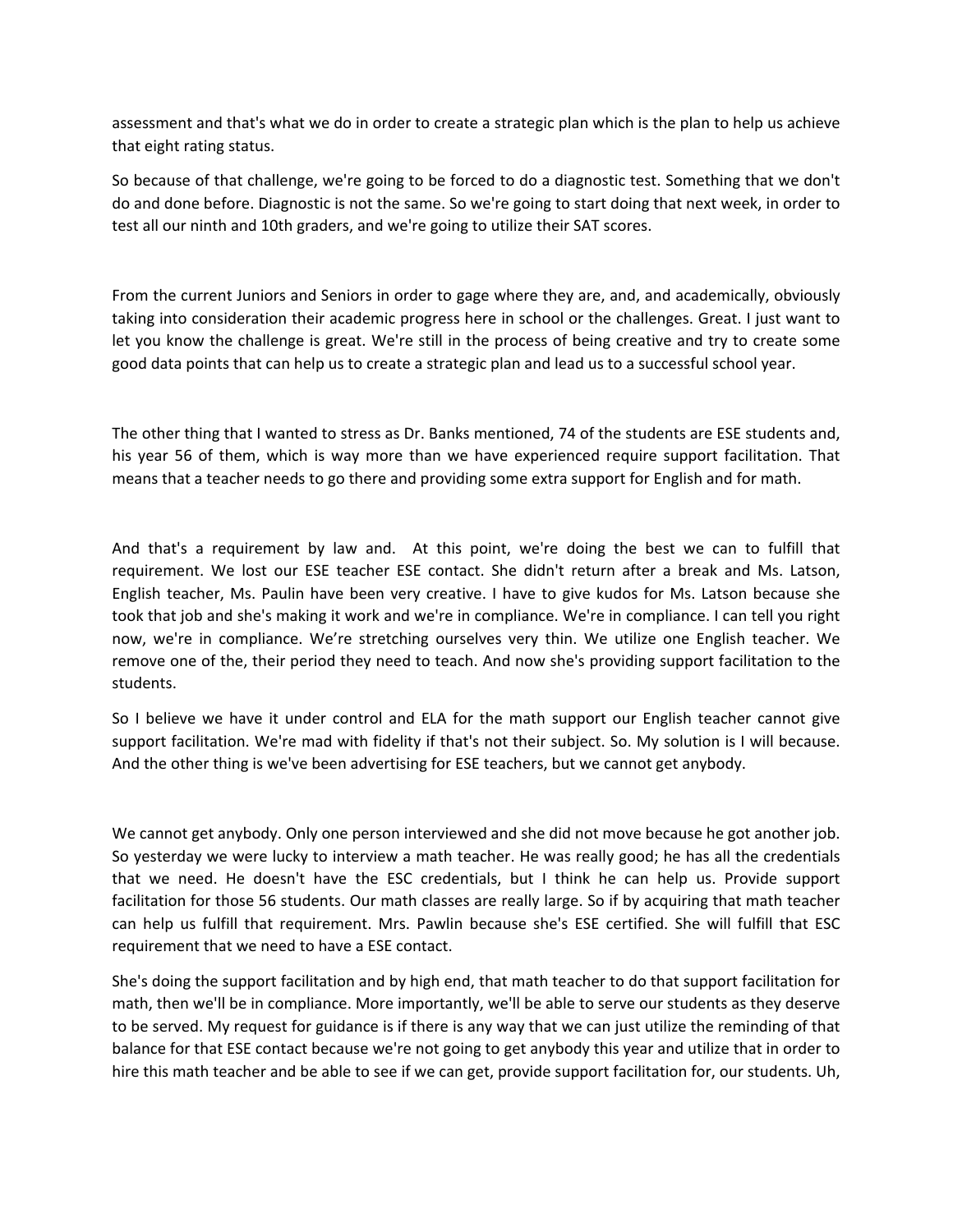so that was our main question. That's what Dr. Banks, wanted to make sure I that led you on that. Yes. Uh, Ms. Martin.

Mrs. Martens: Well, as you may remember, Mr. Lopez, you and I met when I was the ESC coordinator at the school, Are you sure that you can have a non ESE certified person serving as the support in the classroom?

Dr. Banks: No.

Mr. Lopez: What we're doing right now is the ESE support facilitation on record is Ms. Pawlin. She's an ESE teacher,.

Mrs. Martens: Right? But if they asked you who is actually working with those children

Mr. Lopez: It will be Ms. Pawlin.

Mrs. Martens: But that's not factually correct. I mean, factually it's the teacher that's in the classroom. I mean having been in that position, I understand the difficulty, but it would seem to me that the answer is not to hire a non ESE certified person, but rather to hire an ESE certified person, then you're cover.

Mr. Lopez: Yes, I completely understand. But yeah. Well, we have right now is we have our support facilitation teacher, which is an ESE teacher, which is Ms. Paulin, and that covers us under that umbrella, because it doesn't have to be a math certified teacher. It has to be an ESE teacher.

Mrs. Martens: But she's not teaching. If I understand she's, she's administering that the support services are given, but she's not actually doing the teaching. Right.

Mr. Lopez: She's doing the teaching. She's teaching English and she' going and giving the support facilitation to those 56 students, either, whether it's an English and a math, but she needs help to do math, or you can provide a support facilitation if it's on there, the ESE teacher with a tutor, as long as you're providing services, but if you're not providing services, then it will be an hour.

In a worst case. Scenario is a really bad situation. So we're providing services to them.

And that, and the problem is that we will, we would love to hire an ESE teacher. That's what we're looking for. Well, we haven't, it's February right now. And we started advertisers in December and we cannot get anybody in, along with math it's even worse.

Mrs. Martens: But you could do it like part on a part-time basis. I'll try to put the word out too.

Mr. Lopez: I mean, yeah. If we can hire somebody. Yes, absolutely. For right now my fear is those students are not being served.

Mrs. Martens: Are they in person or are they, are they still in the hybrid model?

Mr. Lopez: They're in a hybrid model. Some of the struggling students, we have about 276 with, we asked the parents to come to brick and mortar and our numbers increased.

Right now we're averaging out about 153 students, but still those ESE students some of them choose to come to brick and mortar, but some don't because the parents are still very concerned about the pandemic. Um, so we just tried to create a solution with what the situation that we are in is not ideal.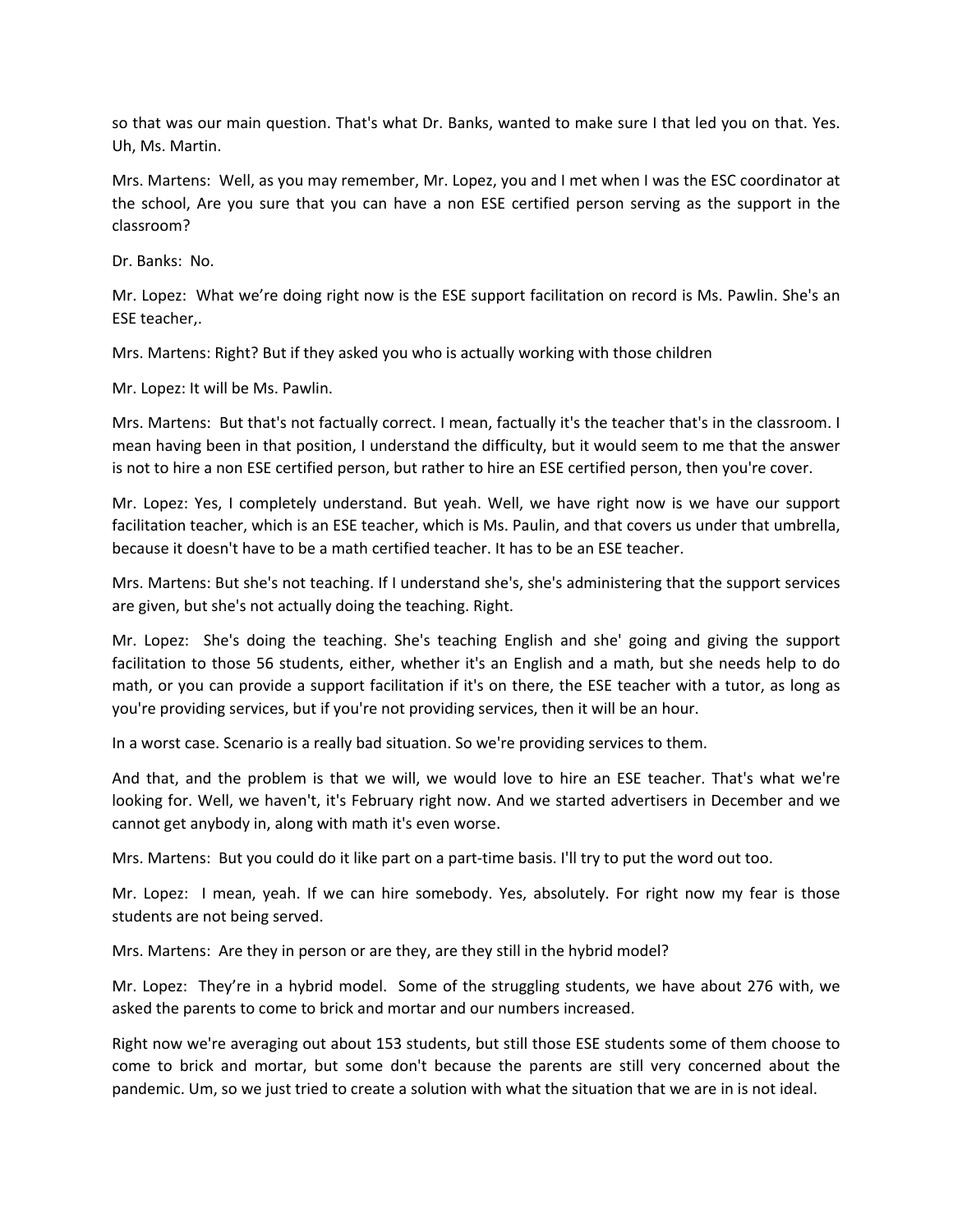Um, but we are in compliance because we have that ESE teacher that is providing for facilitation, but the math support facilitation is, not being applied with fidelity because we have an English teacher, ESE teacher trying to do math support facilitation and it's not ideal.

And that is my fear that those kids are going to fall behind more, more behind, because we can't get anybody certified.

Mrs. Martens: And I'm sorry, because I'm just, maybe I'm just missing that. So Mrs. Latson is the serving as the ESC coordinator and she is an ESE licensed per individual. The person teaching the students in the ELA

## Is that an ESE certified person?

Mr. Lopez: Yes.

Mrs. Martens: Okay. So why wouldn't you want the math person to also be ESE certified?

Mr. Lopez: We want that. We can't get anybody.

Mrs. Martens: It seems to me to be a mistake to hire someone on full-time that doesn't have that credential, because if someone comes along, I think you need to be able to respond and take that. I mean, to me, I think it'd be a priority to get someone ESE certified and instead of hiring someone who's not.

Mr. Lopez: So you understand the entire situation right now, Ms. Latson. We have an ESE teacher. The ESE contact person is no longer anymore.

So we had Ms. Latson cover for that person that's duties. Right? Okay. But the duties are so great that she also had to do support facilitation. So what we did is we utilize one of the English teachers who is also ESE teacher. I know their classes. And now that teacher is helping Mrs. Latson on this to do the support facilitation and become the teacher of record.

Mrs. Martens: Right. I understand. Do you have same thing for math? I mean, that's sounds to me,

Mr. Lopez: We're in complaints in paper. We are in compliance on paper.

Mrs. Martens: But not in reality.

Mr. DiGiancinto: And I think I understand that, but, but the reality is they're getting math work. If they didn't have a math teacher there, they wouldn't. What you're saying, Francisco is that the English teacher isn't capable in math and to help the kids as a math teacher is so technically it may not be as he qualified, but he can certainly help the kids with the math and you can get help with that.

Then hopefully he can get himself certified. And there aren't any teachers out there. If you're looking for teachers.

Dr. Banks: Henry, let me tell you. I'm going to accept responsibility for that because the HR person is not on. You've got to start reaching out to other principals and asking them. You know, you got to call other principals. Cause I know sometimes we call other principals. Just to give you an example with one of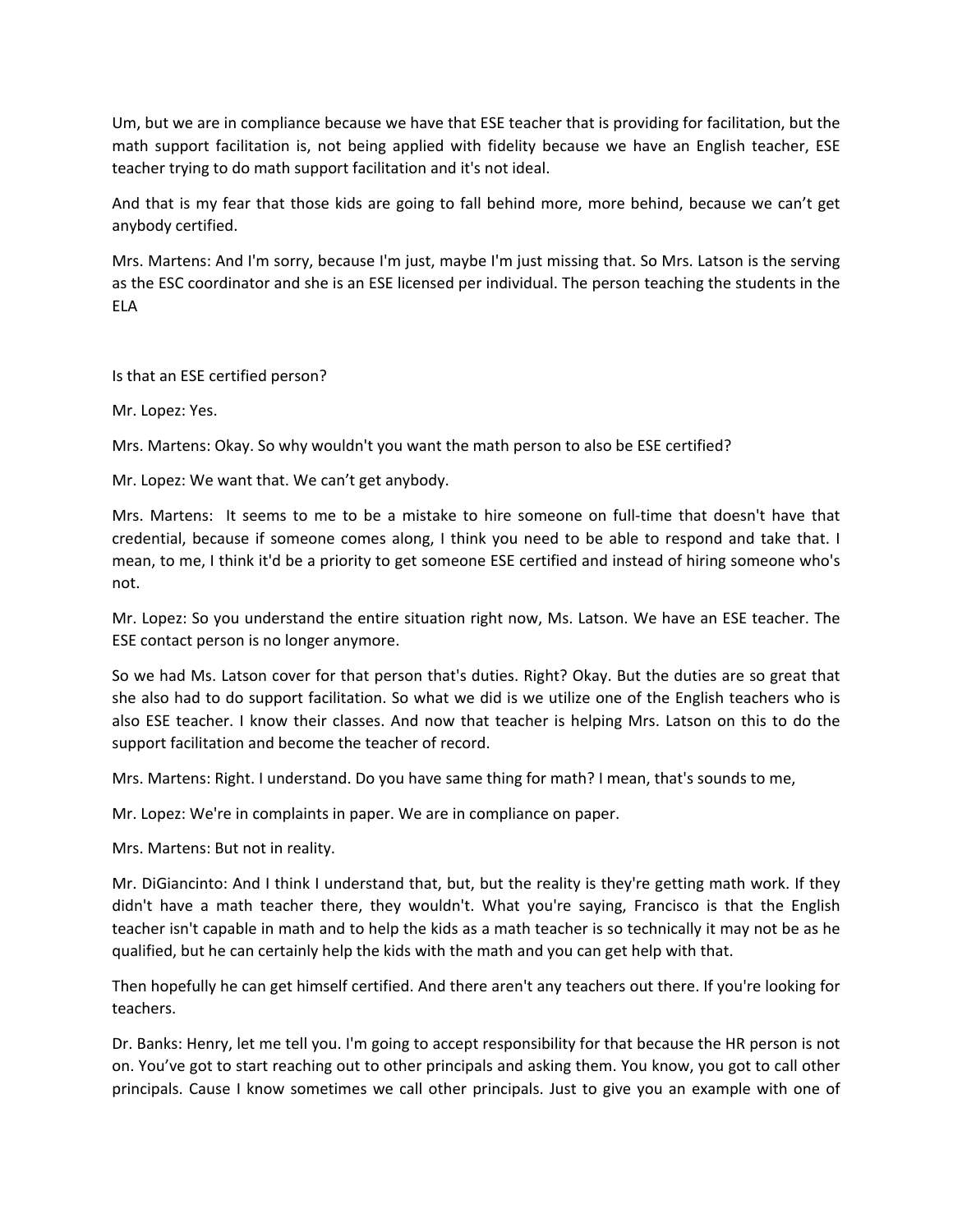your schools. Carolyn needed some information on a teacher. We sent her the resumes we had. So I'm just saying, you know, I try to have a joint, good communication with the other principals.

If they have ESE teachers who've applied and they didn't get the job. You know, they are sharing the information or they had someone else in mind and that's something I told my HR person, she needed to do so. I don't know if she did it or not. So that's why Mr. Lopez, we're moving on. But we really need to check back with these principals there will be information.

Mr. DiGicianto: An ESE math teachers, like an ESC science teacher. There aren't aren't any, and, they're very hard to find the knee se and the. With that, with that kind of a load is a challenge.

And I think Francisco, that you would be doing the best for the kids, having a math guy there or math teacher there who work with the ESC people to get them the math knowledge they need. So I applaud that, but if you can help him get certified, that would be another thing he could do for himself. The teacher, the hire it's trying to shaping get ESE certified.

Mr. Lopez: Yeah. and that's the goal. It just, so for the Board that the ESE would talking to my special education students and the special education students have specific requirements that we need to fulfill by the law, by IDEA and 504. Sow are providing them services right now.

We are providing services because we have an ESE teacher. There is certified ESE teacher providing support facilitation. Um, and we have an ESE contact that it has the ESE certification. But again, my fear is that the math support facilitation is now going to be, it's not going to be given to the best possibility because we don't have an expert in that field.

And unfortunately, ESE is a teacher shortage area around the entire nation, absolutely the world, uh, especially in math. No. So you can, you can Google, if you find a Math ESE teacher you hire them right on the spot, because they are really, really, really difficult to find. And they're pricey.

So the competitiveness. For example, an IT, person right now. It is almost impossible to find with the money that we're offering, because they have such a high demand and the jobs are paying so much more than we cannot attract the people that we need. So I'm, I just mentioned this to you because the challenges are so great and we're trying to be very creative or how, see how we solve them.

Dr. Banks: And if there's a need, another suggestion. I know we used to do that and Dr. Shuler's online, she can attest as being a superintendent herself. We used to and also Lonnie, if there was a shortage on teachers we will go to the college or the university and talk to the guidance counselors and the university staff and tell them where there's a need. and how often do you find a certified ESE math teacher? That's hard. They'll get certified in ESE. Now you got you looking at, you had to certify you, Mr. McDermott is certified in ESE.

We got a teacher. Cause you know, you have to let, let the parents know that they're not certified and they go home and say that they're not certified. Then you've got a problem too.

Mr. Lopez: Yeah. And you're, you're absolutely right. Look to bring. The challenge is really great. We have a shortage of certified teachers all in English and math, and science. Unfortunately, we cannot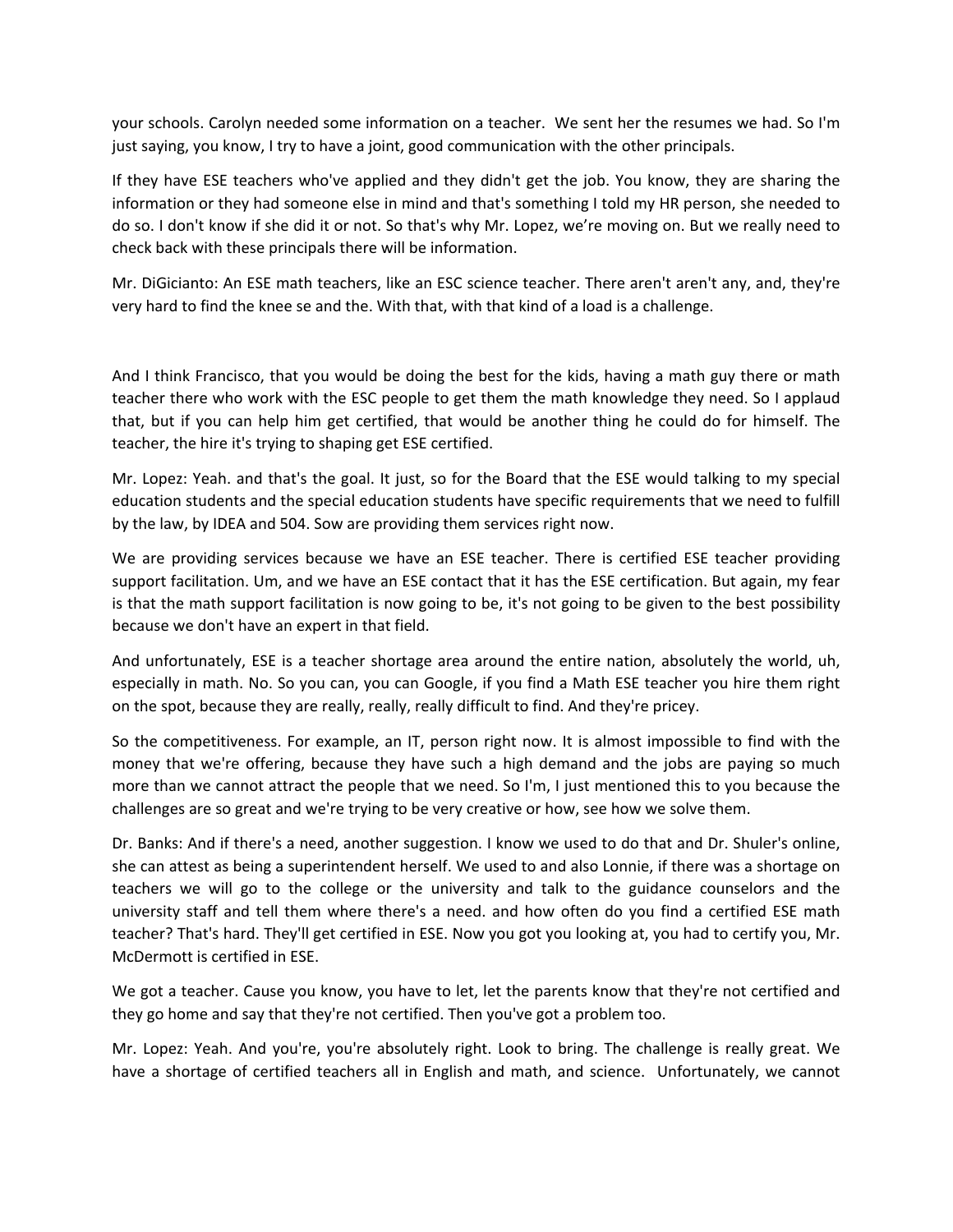attract suitable candidates because the incentives the we have been not as competitive as the other ones.

What is it that we're trying to do with their support facilitation?

Mrs. Latson: Mr. Lopez, I'm currently the ESC coordinator, Ms. Moore, who was ESC coordinator. And she was also support facilitation. I took over the ESD coordinator position and Ms. Pawlin was relieved of one period of her reading class because she's ESE certified.

And so am I. So I am the acting coordinator. Ms. Pawlin is the acting support facilitator, but Ms. Pawlin does have some challenges when it comes to higher level math and she even admitted it to herself and myself. So with that being said, math has become a challenge when it comes to support facilitation for our students, she is supporting them as much as she can, but if someone were there to support her, it will just benefit all.

That's kind of where we are, you know, the status of where we are in the ESE department right now.

Mr. Lopez: Thank you Ms. Latson. And just so you know, we're trying to prepare for this year and also for next year, because our math numbers, the people, the students who are in our math process a lot larger now. So having an extra math teacher with ESE certification, it was just make us more resilient and make us serve our students better.

Um, because now we'll be able to reduce the amount of students are in those math classes and also create that support facilitation for as soon they needed the most, the alarming thing is that our ESE and our ELL students are the ones that are going to be left behind during this pandemic.

And I'm saying this because I'm worried, I'm very worried because we're going to have to do summer credit recovery. We already had the dates, but the summer is gonna be three weeks. Uh, and, and hopefully, and I believe that we'll be able to qualify for a grant to pay for that summer credit recovery, because this year, that grant, we're not able to qualify because we didn't have the in person instruction during that time for this year.

If we plan accordingly, we'll have that face-to-face instruction during the summer. And if we have that math teacher and that English teacher, now, at least we can make a dent on how we can support those students who are struggling, which, uh, that's 237 students right now that we have identified due to attendance and two grades.

And it could be more, yes.

Mrs. Latson: It will be difficult to locate an ESE person with Math also, that may be dual language, but we were blessed enough to find a gentleman the other day with Mr. Lopez and myself and the other team members interviewed a gentleman that is bilingual, who can also assist our ELL students, which is another situation because we don't want those students to fall behind. And that's right now, the challenge that we have currently.

Mr. DiGiacinto: Oh, great. He's speak Spanish or Creole

Mrs. Latson: Spanish. Our Spanish population is growing tremendously.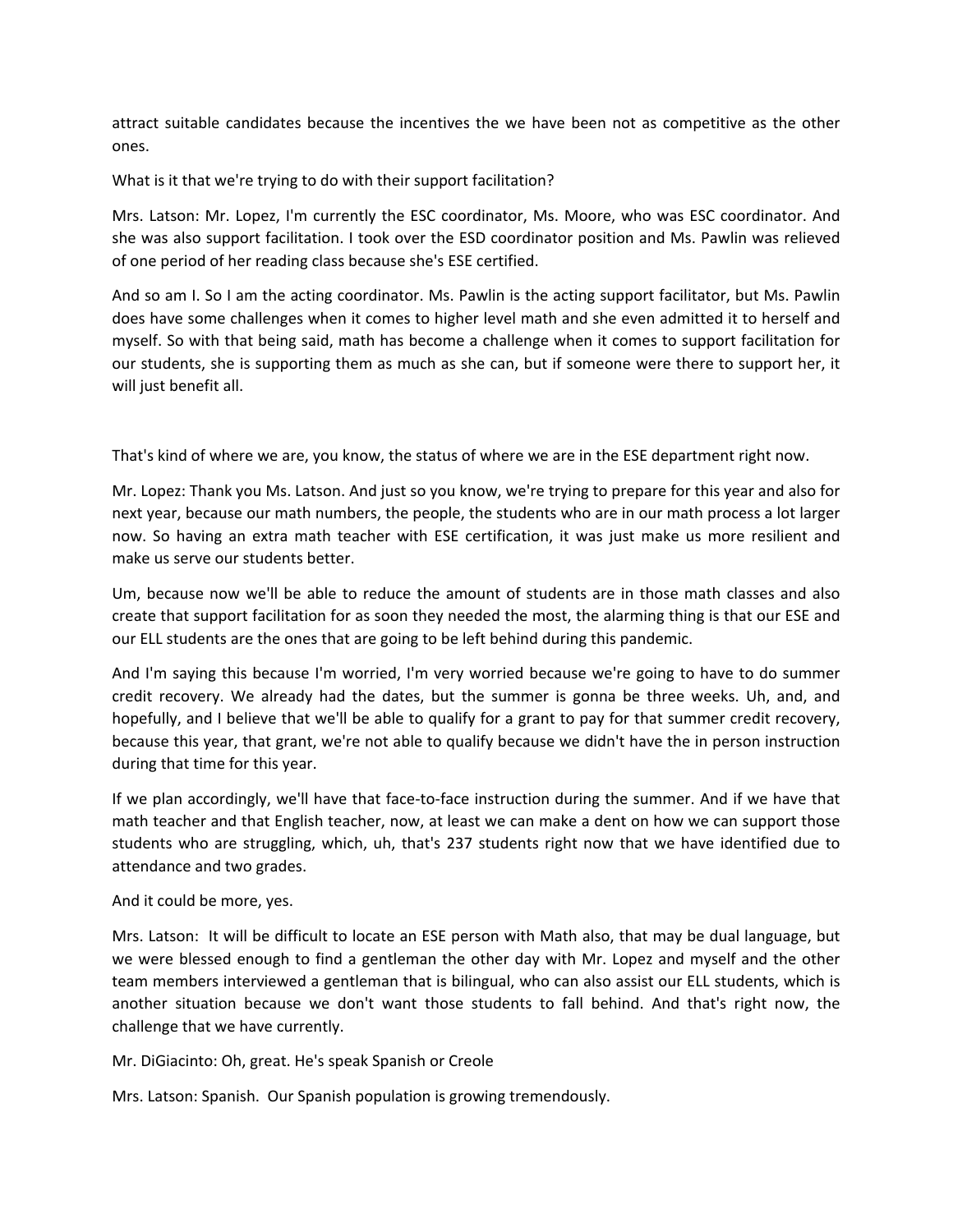Mr. Lopez: Yeah, we're at 20%. So the reason what me sharing that, this is just, I just want you to know that we are working really hard and we're very creative with our solutions.

But I, we agree with you completely. We need an ESE teacher certified E SE teacher. If we can find them, we'll hire him or her. Um, but so right now we can find anything. .

Mr. DiGicianto: We lucked out on that. Francisco, we have a young woman who who's perfectly suited, who was moving from New York and somebody up there heard about us and told her to call us.

And that's, she's now working at bright futures. In a great job all the way from New York. She's moving down here because there aren't any around. We've been looking, this is our third this year. Yeah, yeah, yeah, no, that's hard. Very hard to find.

Mr. Lopez: The other thing that I'm, I may want some guidance, um, uh, Oh, just to give you some good news, because I really want to, uh, Highlight all the things that we do here.

Um, Mr. Lumbas I'm preoccupied picture and pre engineer and Mr. Martinez, who is our web design career coordinator actually were awarded a cybersecurity grant. For \$10,000 and which is great news because it's with Lockheed Martin and we were going to try to implement a cyber-security as one of the programs that we're going to try to bring to the new school.

And this is going to be a great start in order to start creating that path. So those are great news and we're very excited about it, um, uh, My, my other, I mean, I'm concerned, or maybe I just need some guidance from the governing board is, uh, due to COVID-19. We have a lot of, staff who was absent, uh, due to many different reasons due to childcare, or maybe they, they have some symptoms.

So having substitutes and having, uh, The entire staff here in order to run the school has been a big challenge for us. We dealt with dealt with the teachers because they could work remotely and then we can try to get that coverage. But now it's affecting our non-instructional staff and some of them are requesting to maybe come in a little later because nowadays the child have to return to school and they don't have a childcare to open up a specific time. Um, I just, I don't have a problem because I know that the, the job, the job, responsibilities are going to get done, but I do want a guidance from the Governing Board of how to treat non instructional staff when they have those challenges due to COVID-19 or, or to, to childcare.

Uh, is there a policy that we can follow or is it up to the supervisor? I just kind of want some clarification on it.

Mrs. Martens: Well, I mean, we had a COVID policy that we talked about it, you know, and specifically about what do you do when people have symptoms, teachers stay home. And I mean, why, why isn't that exactly applicable to staff?

Mr. Lopez: So that policy is perfectly applicable to stop when they have COVID-19. But when the deal with childcare, we never really addressed that because COVID-19 affected them.

Now because the kids are going back to brick and mortar. So the things are not changed in this school. Doesn't open the specific time, or maybe sometimes they, they, uh, they have to take the day off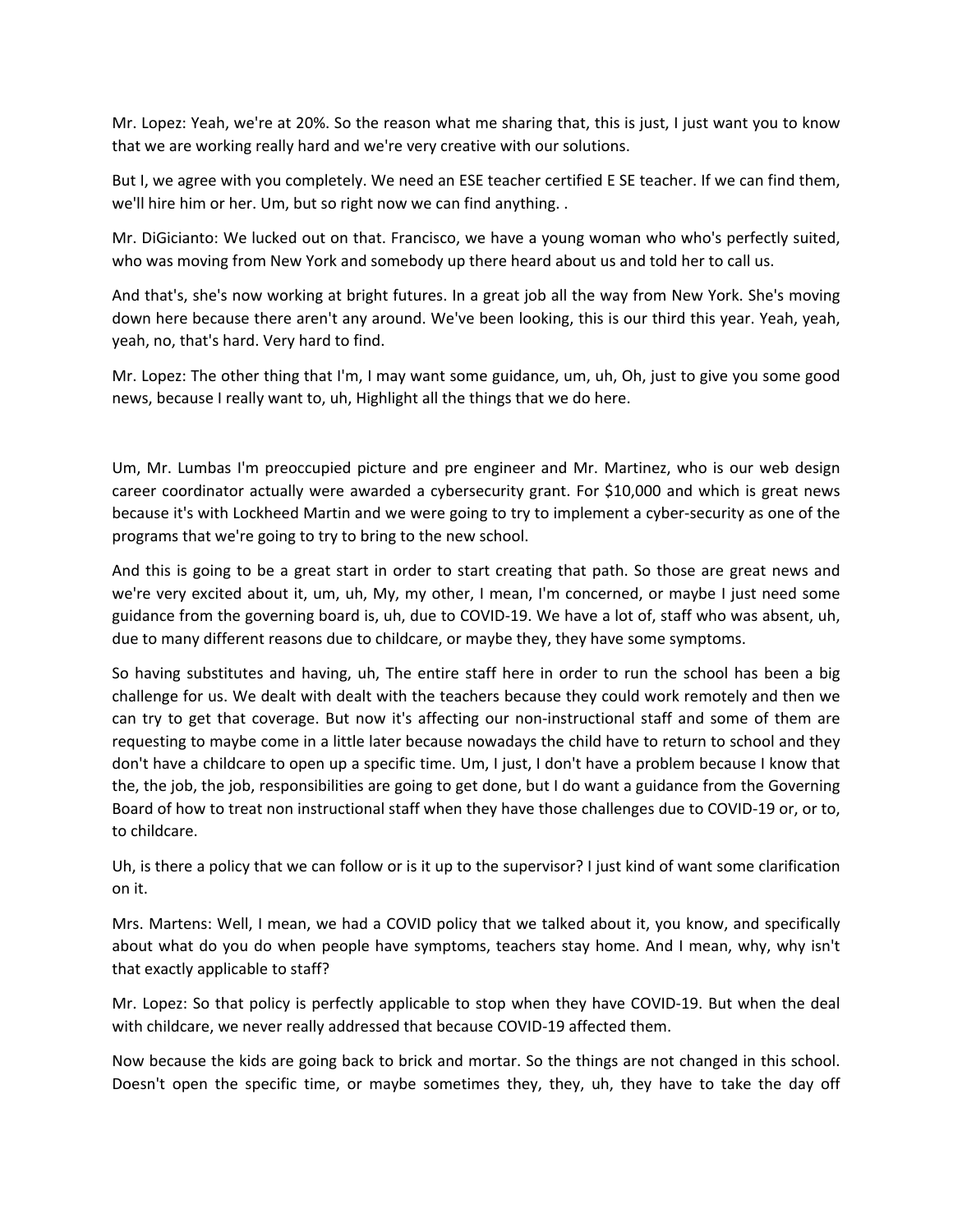because they, they, um, they had to go in and take care of the children or the children are sick and they have to stay home due to COVID. I don't think we addressed that in that policy.

Dr. Banks: I'm sorry, what was the question? I had a phone call.

Mr. Lopez: The question is how to deal with non-instructional staff regarding, the modification on times, due to childcare, due to COVID-19 because I was not as specified in the policy. I mean, I just, I know it's up to the supervisor.

Dr. Woodard: So it sounds like basically you're saying, just follow through with the current policy that you already have in place. If they're absentees. Yeah.

Mr. Lopez: So the, the policy that we have is deal with teachers and they say it's up to the supervisor to approve some, uh, uh, let's say remote learner, remote working, you know, uh, so the supervisor will be me and Dr.

Banks or Dr. Banks. Uh, but that policy cannot apply for the non-instructional staff. That's just my clarification.

Mr. DiGicianto: I think basically, uh, you just have to be sure that the, that the necessary daily staff functions are being done. Uh, and the only person that can really tell you that for sure is the supervisor of the staff persons and, and would I rely on their common sense and how there would be help them get to the work when they needed to be there and get the work done and where they need to be somewhere else to have somebody cover for them not getting, I know that's a big challenge right now.

If you're keeping track of the hours, it could be an even bigger challenge.

Dr. Banks: Well I feel like if you have a husband and a wife. And you know, and you have some of the staff member tell you, well, I can't take off because, I meant my husband can't take off cause his job won't let him well, what makes you think your job will let you take off?

You know, it should be an equal thing. That's the way I look at it.

Mr. DiGiacinto: I would agree totally with you, Dr. Banks, but many of our children don't have two parents. They have one, one with two, I'm talking about two parents. I know that whatever that's all I'm talking about. I guess probably half our kids are in single family, single member, families, even grant grandmother's watching not many grandfathers grandmothers and, uh, yeah, the kids, uh, the kids, we don't have a big staff, so it's not a real challenge to us.

So myself and Mr. Sims and a couple of other people on this. Non-teaching staff, are almost daily stepping into other positions and helping out when you have a much bigger challenge.

Dr. Woodard: It appears that from the way, I'm just saying what you're saying. The COVID policy does not apply with non-instructional staff. So the policy that you have in place on Covid, absenteeism, I think should be from.

Mr. Lopez: Yes, Dr. Where the way that we have the language right now is not including noninstructional on the staff. And that's, that's why, um, I just want some clarification. I believe that just like Mr. DiGicianto said is the supervisor's role in know to have that common sense is that the job duties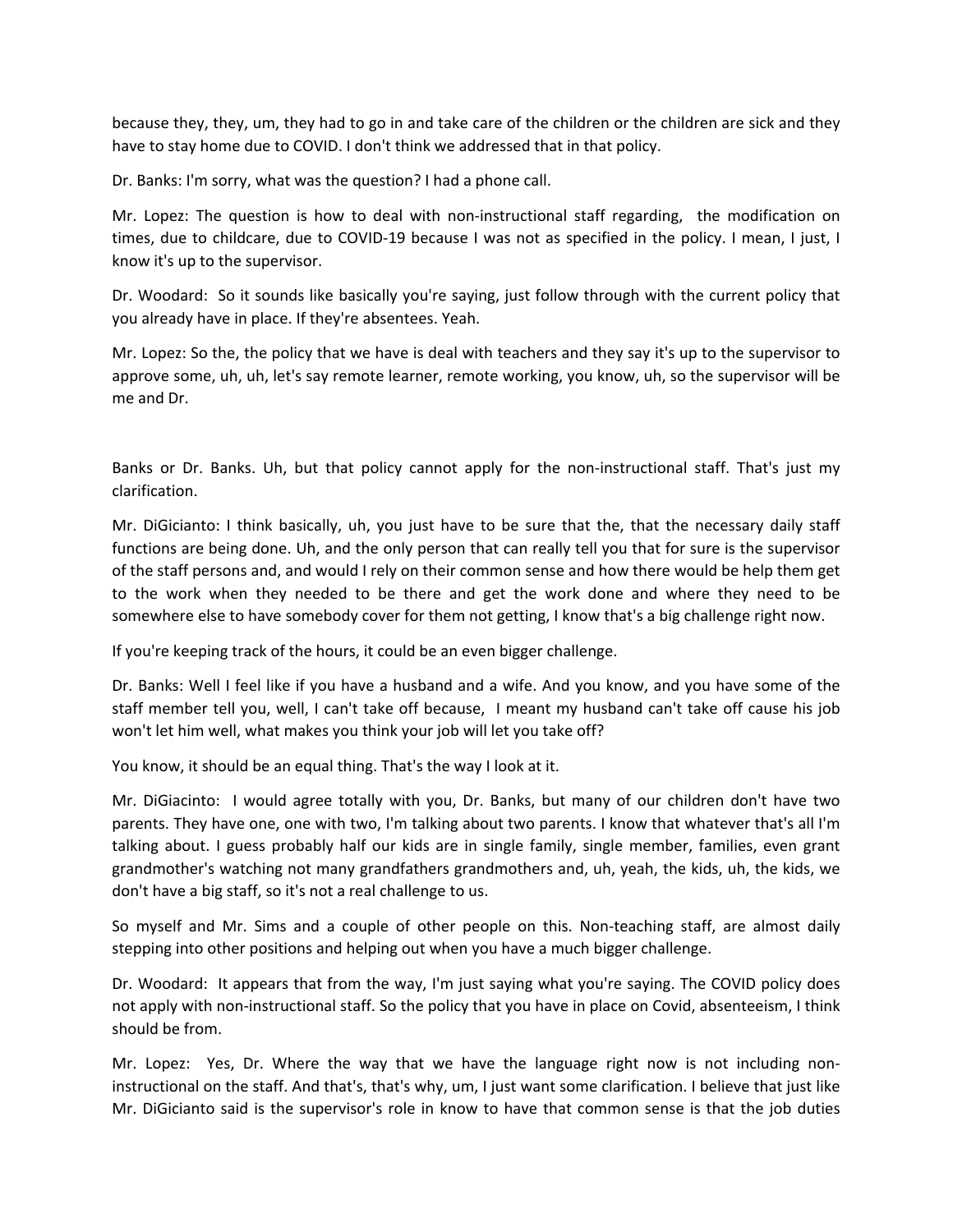have been fulfilled. So if they, if the supervisor approved that specific changing times, Or that it will be up to the supervisor, but I just want to make sure that I have the authority to do that with no instruction on staff.

Dr. Banks: Okay. Here's my concern. You would put it in policy. It has to be across the board with everybody. You can't, if one morning you can't say yes and then for someone else won't you can't say no. You must be consistent.

Mr. Lopez: That's why I'm asking for clarification.

Mr. DiGicianto: Is this a sort of related to that? Or these non-instructional staff. Are they on hourly wages or on salaries down salary?

Mr. Lopez: They are on salary.

Mr. DiGicianto: Okay, so that if they're off a bit, their salaries aren't impacted. So if they can late, they come in at nine instead of eight, stay a little later.

Dr. Banks: I may have to make him up, but this is in another caveat. You got to have a supervisor who's going to stay here. They cannot be on the premise by themselves. A supervisor has because if something happens, they'll get in trouble.

Dr. Woodard: So there is a policy pretty much in place governing that. And all I'm saying, just continue to follow it.

Dr. Banks: Yes, we do need something for the support staff.

Mr. Lopez: Yeah. Again, I have no problem with taking the responsibility of making sure that they support the non-instructional staff, fulfill their job duties with the modification of time. But I, when I, again, I want to be clear and is that, do I have the authority or now, or do the board want to create a policy to clarify that.

Mr. DiGicianto: I think that should be your, that should be under your, uh, you should be under the administration call. Yeah. I don't think the board should get involved in that.

Dr. Woodard:Okay. I agree. I totally agree. Yeah.

Mr. Lopez: All right. Thank you for clarifying that. All right. And, um, and again, if you look at my report, I went over all the implementation, the grants I checked with miss, uh, Mr. Ridgeway, every Monday to make sure they have been implemented and so far, uh, We're in good standing.

Dr. Woodard: Thank you, sir. I appreciate that. Any old business? Any new business?

If not he next governing board meeting is scheduled for March 16th, 2021. And as I mentioned earlier, I'll keep you updated. If I get any word from the superintendent in regard to those questions we submitted.

Okay. If not, thank you everyone and stay safe. Continually.

Dr. Banks: Dr. Shuler had to leave a little early because she's just coming from the doctor.

Dr. Woodard: Okay. All right.